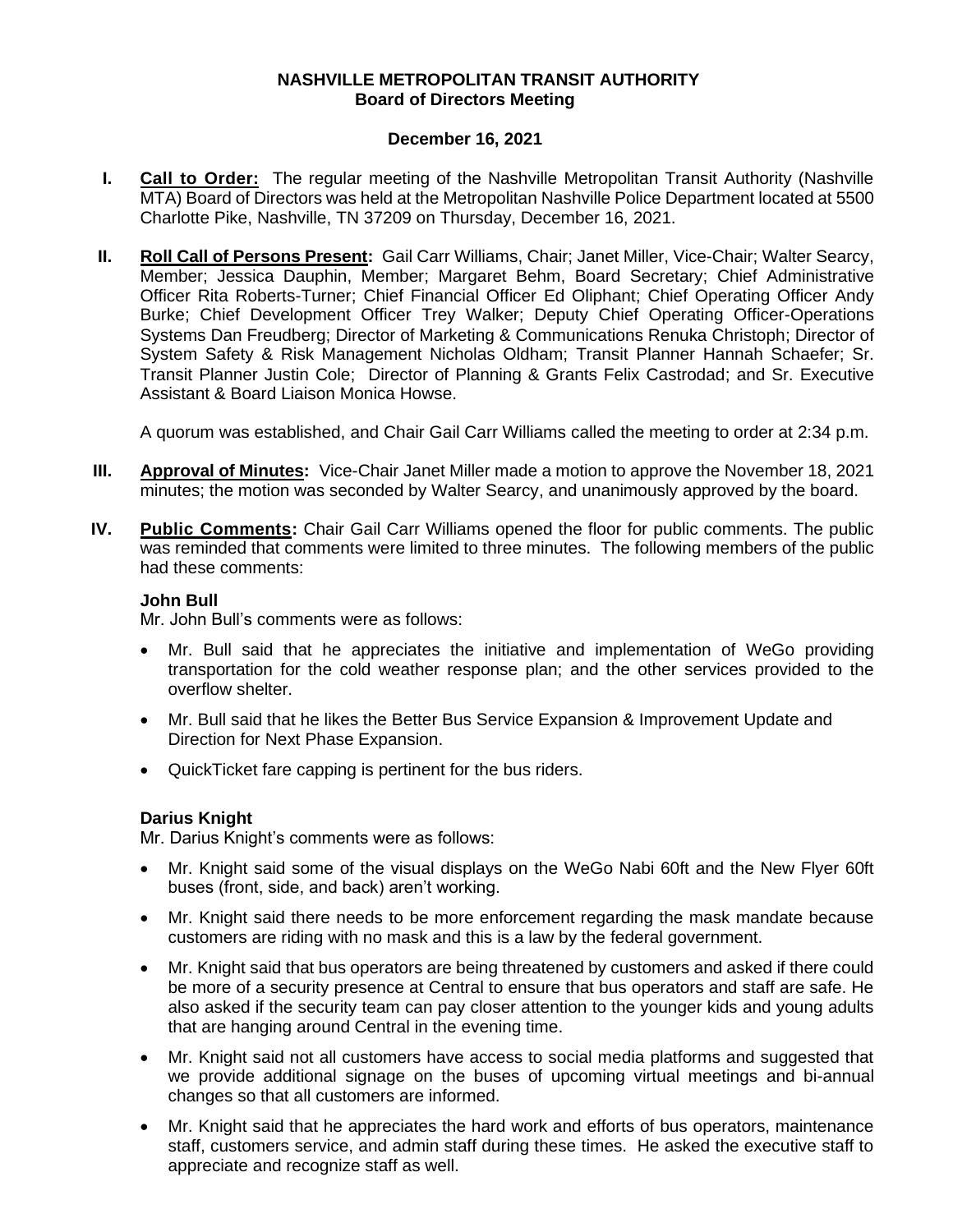- Mr. Knight encouraged the executive board to continue advocating for better transit for Nashville.
- **V. Operations & Finance Committee Report:** Walter Searcy introduced the following items for discussion and action:
	- **a. Monthly Financial Report Compared to Budget (OF-D-21-035):** Chief Financial Officer Ed Oliphant reported and reflected on the statement of operations for October 2021 compared to the budget and a balance sheet as of October 31, 2021. There was no further discussion at this time.
	- **b. Monthly Operating Statistics (OF-D-21-036):** Chief Operating Officer Andy Burke reported and reflected on the monthly operating statistics report through October 2021. There was no further discussion at this time.
	- **c. ITB Light & Heavy-Duty Batteries (M-A-21-21-037):** Director of Maintenance Carl Rokos reported the following:

The Nashville Metropolitan Transit Authority operates approximately close to 300 vehicles of all kinds for its operations. These vehicles are used in revenue service and in non-revenue support services.

In the past, parts acquisition and ordering of light and heavy-duty batteries have been accomplished by seeking multiple bids for replacement batteries and selecting the most reasonably priced, batteries. We sought to obtain competitive pricing from interested bidders and initiated an Invitation to bid from firms interested and qualified to provide these heavy and light-duty batteries while still meeting Federal Transit Agency procurement requirements.

The Invitation to Bid (ITB) was published on WeGo Public Transit's website and the Transit Talent website on July 30, 2021, we also reached out to the vendors that we have listed on file. We received 3 responsive bids.

Due to the type of commodity being sourced and limited subcontracting opportunities, the project has a 2% DBE participation goal. These responsive Bids were received from:

- Jamison Transportation Products
- Expoquip, Inc
- Interstate Batteries of Middle Tennessee

The Procurement and Maintenance Departments conducted a final evaluation on November 15th, 2021. After careful review of the bids, it was determined that one firm, Jamison Transportation Products had the lowest price for all 5 parts for which substitute sample batteries were supplied to be evaluated and tested. In addition, Jamison Transportation Products will exceed the 2% target DBE participation goal while subcontracting with Napa Auto Parts.

Staff requested the Board to give the Chief Executive Officer the authority to execute the contracts with Jamison Transportation Products to provide Light and Heavy-Duty Spare batteries to the agency. The single contract will not exceed \$400,000 (four – hundred thousand dollars) for the duration of five years which is covered as part of the annual operating expenses.

The committee made a recommendation to approve the ITB Light & Heavy-Duty Batteries action item and it was unanimously approved by the board.

**VI. New Initiative & Community Engagement Committee Report:** Vice-Chair Janet Miller introduced the following items for discussion and action: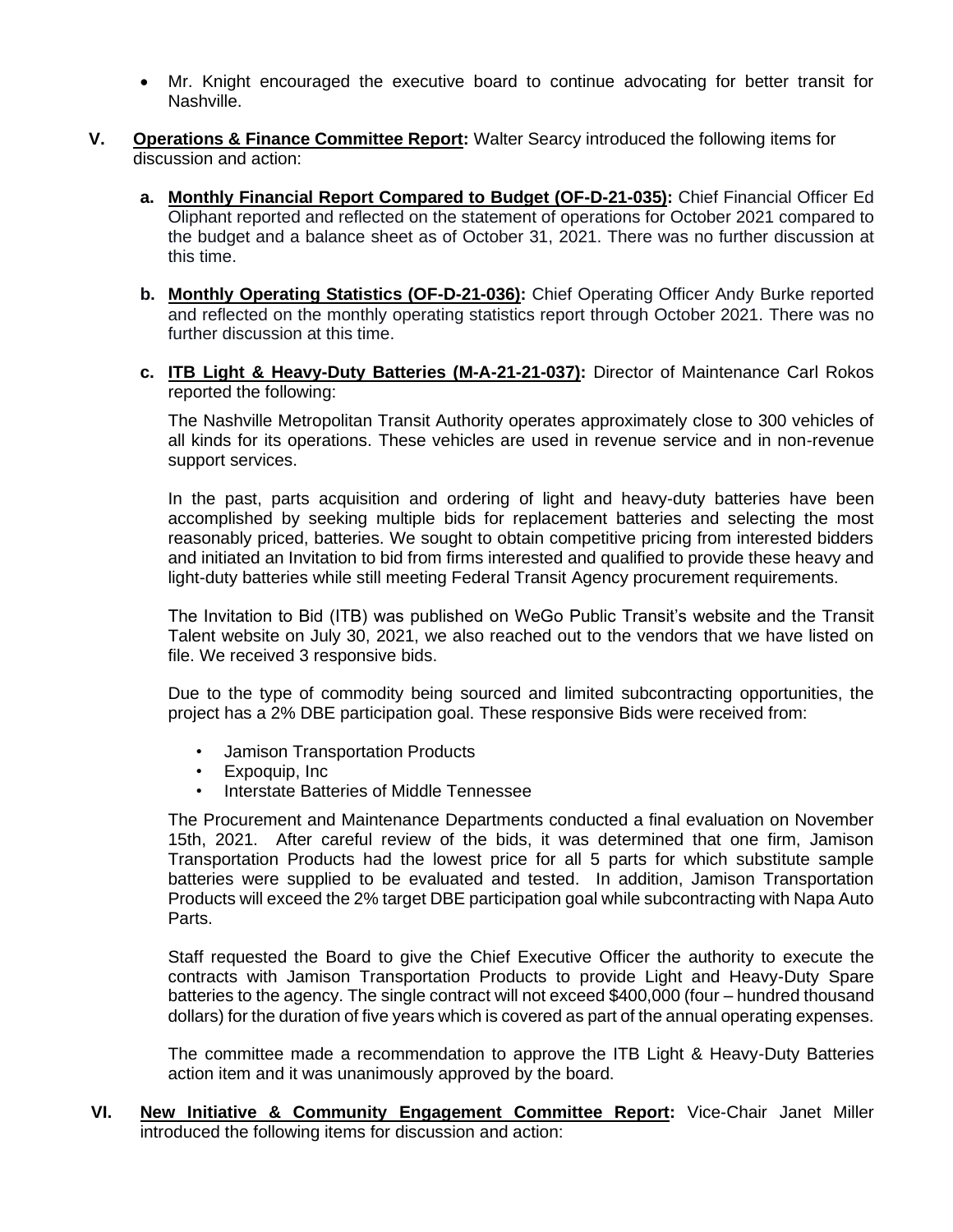**a. North Nashville Transit Center Community Engagement and Design Overview (NICE-D-21-014)**: Chief Development Officer Trey Walker and Chief Administrative Officer Rita Roberts-Tuner presented the following project update at the Board Meeting:

WeGo staff along with the North Nashville Transit Center's design team including Smith Gee Studios and duGard Communications provided an overview of public engagement and incorporation of the Community Advisory Committee's recommendations into the design of the transit center. As this input will be incorporated into final construction documents shortly after the first of the year for construction bidding in the early Spring of 2022, the MTA Board was encouraged to provide any additional significant design input as soon as practical.

**b. Monthly Fare Capping Approval (M-A-21-038)**: Transit Planner Hannah Schaefer presented the following project update at the Board Meeting:

WeGo Public Transit's QuickTicket system makes fare payment simpler and expands payment options for riders following the nMotion plan strategy to Make Service Easier to Use. The system includes several elements that have led to necessary revisions to the agency's fare policy. Over the last few years, the board has approved several provisions within this new policy, most recently in February of 2020 with the adoption of the account-based system. These new policies included mitigation strategies associated with the potential adverse effects to low-income and minority populations identified in the equity analysis, as well as addressing the concerns voiced by the public. Among those strategies is the addition of daily fare capping, or best value, providing patrons an alternative to the elimination of magnetic day passes previously available at the farebox. Automatic fare capping also brings reduced fare payment options to those unable to add or convert dollar amounts to a pass, otherwise required through a credit card or smartphone.

Since then, staff has continued to pursue additional strategies to reduce barriers to entry of the new fare payment system and amplify the benefits to riders. One of those strategies includes the expansion of fare capping to monthly passes. Similar to daily fare capping, as fares are paid individually throughout the month, once a single cardholder reaches the accumulated amount of a monthly pass, all future trips for that month would be free using that card. Because the upfront cost of a monthly pass can be out of reach for some individuals, monthly fare capping expands the benefits to more riders, and in a more meaningful way.

During the outreach for the Fall 2021 service changes, staff presented monthly fare capping at all public meetings and received no comments specific to the policy. However, the public has been introduced to this concept in the past where we received overall positive feedback and follow-up requests to implement fare capping.

Extending the fare capping benefit monthly aligns with the overall project goals to:

- 1. Ensure fare payment structures and options are equitable for all customers and
- 2. Establish a fare system that is accessible for all customers including customers without access to bank accounts, credit cards, or smartphones.

### TITLE VI REVIEW SUMMARY

Title VI of the Civil Rights Act of 1964 is the Federal law that protects individuals from discrimination on the basis of their race, color, or national origin in programs that receive Federal financial assistance. WeGo Public Transit's Title VI policy is intended to ensure equity and equal access in the provision of public transportation services in Davidson County regardless of race, national origin, or income. Policies and practices that have such an effect must be eliminated unless a recipient can show that they were necessary to achieve a legitimate nondiscriminatory objective.

Before implementing the proposed monthly fare capping, WeGo must determine whether the planned changes will have a disparate impact on the basis of race, color, or national origin, or